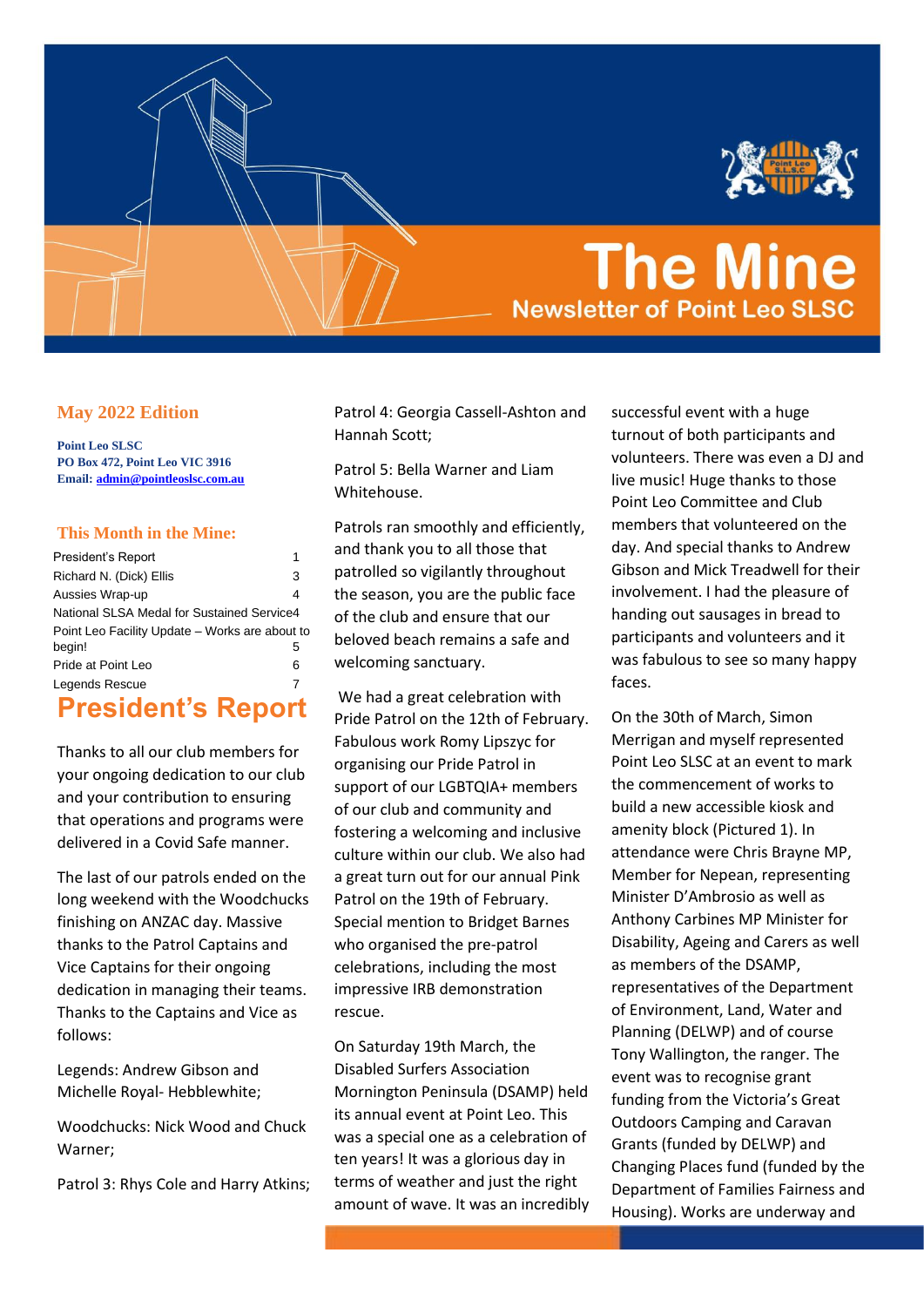plans are that by next season we will have a new kiosk and accessible amenity block.

#### SurfSports:

What a fabulous Junior carnival held at Point Leo SLSC on 6th February.



*Pictured 1 - Marking the commencement of building works to build a new accessible kiosk and amenity block*

<span id="page-1-0"></span>Many of you may know that the Bobba's meet up on Friday early evening in the bar when possible and I have had the pleasure to join them on occasion. On Friday 1st of April, it was the 67th anniversary of the club so a perfect opportunity to toast the club and listen to stories and memories of the past. The Bobba's truly have some fabulous stories and we look forward to getting some of these stories into future editions of The Mine.

It is with overwhelming sadness that I received the news of Dick Ellis passing last week. I encountered Dick manning the nippers Barbeque, which he did for many years, long before his legendary club status was revealed. Dick was an impressive presence, always carrying a smile and often chuckling away. He was engaging, considerate, warm and incredibly supportive of the club he co-founded. An absolutely lovely man who will be sorely missed. My thoughts are with Heather and family.

We turned on a momentous day, many thanks to Andrew Welsh for all his organisation. Thanks to Kate Stern and team for organising official's lunches and Mark Hopkinson and Dianna McKellar for organising the BBQ. It was fabulous to see such a big carnival go so smoothly.

Another great weekend at Lorne for the Masters for the LSV State Carnival on the 16th of February, an incredible win from the everimpressive team. Many medals and laughs to be had! Well done Jon Ford for inspiring such greatness and Gabi McMeeken for being Team Manager. There were many outstanding individual and team medals. So fabulous effort.

On the same weekend, we had the Boaties compete. Congratulations to Masters Male and Masters Female both receiving medals! Ant Williams' dedication, passion, and energy in leading the Boat section is inspiring. He continues to recruit and grow

the section offering opportunities for try outs and a comprehensive training program. The Boaties have had some impressive results over the season so make sure you read all about it in the Annual Report.

The Junior State Carnival was held at Lorne on the weekend of 19 February but by all reports, it was a huge three days of racing. The conditions were extremely challenging, but our Point Leo SLSC nippers showed immense courage and resilience throughout the carnival. In true Point Leo spirit, they gave their best and all should be proud representing our club.



*Pictured 2 - Nippers at the Junior Carnival held at Point Leo*

It was an absolute privilege to watch Youth and Senior competitors give it their all at Warnambool at the LSV State Carnival on the 11th of March. There were some fantastic results. Some competitors were chasing medals and others were there in pursuit of their own personal goals. It was great to see a Point Leo March Past team and even greater for this team to win Bronze in their first season. It was fabulous to see a Point Leo entry into the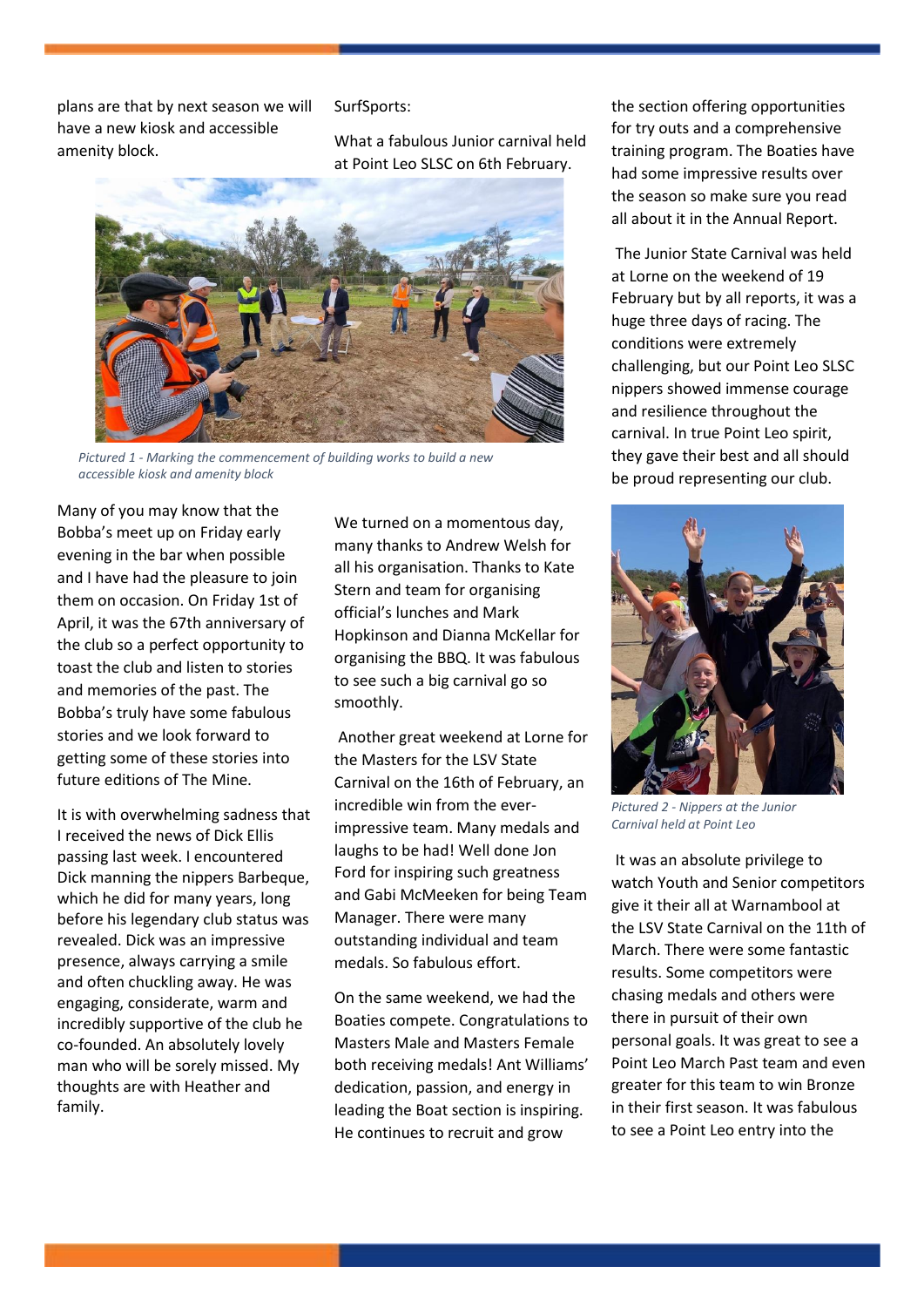Lifesaver relay, a relay which includes all disciplines (with surfboats!) and all age groups. A great watch!

Thank you to the officials, water safety and IRB volunteers who make competition possible. Thanks to coaches and team managers for getting the competitors on the beach trained up and inspired. Go Leo!

There was strong representation at Aussies this year across Youth, Seniors and Masters with some good results and invaluable experience gained in this extremely high level of competition. You can read all about it in the Annual Report. Thanks to Caleb Grey as Senior Team Manager and Jon Ford as Head coach for providing much needed support and inspiration to the team. And well done to all competitors for their amazing efforts. Go Leo!

#### Sponsors:

We acknowledge with gratitude all our sponsors including Vantage Fuels and Bowser Bean Café, BlueScope Westernport, Paton Real Estate, CF Fulton and O'Connor Beef and Mornington Prime Cuts for their support of our club throughout the active season. We value our relationship with the Balnarring and District Community Bank Branch of Bendigo Bank continues to strengthen a As a Community Bank, support from the bank is directed to organisations in the community like ours. If you are thinking about your banking needs, please talk to our friends at the Balnarring and District

Community Bank to see how they can meet your banking needs.

We are sincerely grateful for the contribution of all Point Leo SLSC sponsors and encourage club members to support these businesses in acknowledgement of their support.

#### **Julia O'Shaughnessy**

*Club President* 

# <span id="page-2-0"></span>**Richard N. (Dick) Ellis**

Dick Ellis was a few years ahead of me at school and I had never spoken to him prior to my joining Point Leo in December 1961. However, I was aware he had been a member of the school swimming team and had cofounded Point Leo SLSC in 1955.

At the time I joined the club Dick was coach of the Senior Rescue and Resuscitation (R&R) team and on State Centre's Board of Examiners. The first surf carnival I attended (Lakes Entrance, 28 January 1962) was an historic day in the Club's history, as it saw Dick's team score the club's first ever Senior R&R win. For the record, the team comprised Geoff James, Eddie Kidd, Mike Caraher, Geoff Ewert, Alan Warby and the late Doug Woolley. This success inspired Geoff Ewert and Eddie Kidd to take on R&R coaching roles the following season and led to several years of outstanding results at state and national level, which in turn inspired the late Geoff Waters to coach Point Leo teams to further

successes, building on the foundations originally laid by Dick.



*Pictured 3: The celebration of the club's first bronze squad in April 2012. From left to right: the late John Forsyth, Geoff Ewert, Ian Stuart, Dick Ellis (Coach), Claus Newhouse, Don Roberts*

Dick maintained his association with Point Leo all his life, serving as Captain for the Club's first two seasons and Chief Instructor from 1959-61. He was an Honorary Life Member and later Life Patron of the Club. After retiring from the workforce, he and Heather turned their holiday house at Shoreham into their permanent home. For several years he spent many long hours cooking sausages for the nippers and their parents and thoroughly enjoyed catching up with other members of the Bobbas in performing this service, as we did in seeing him again.

Unfailingly affable and friendly, Dick was a great figure in the history of our club.

**Richard Batchelor**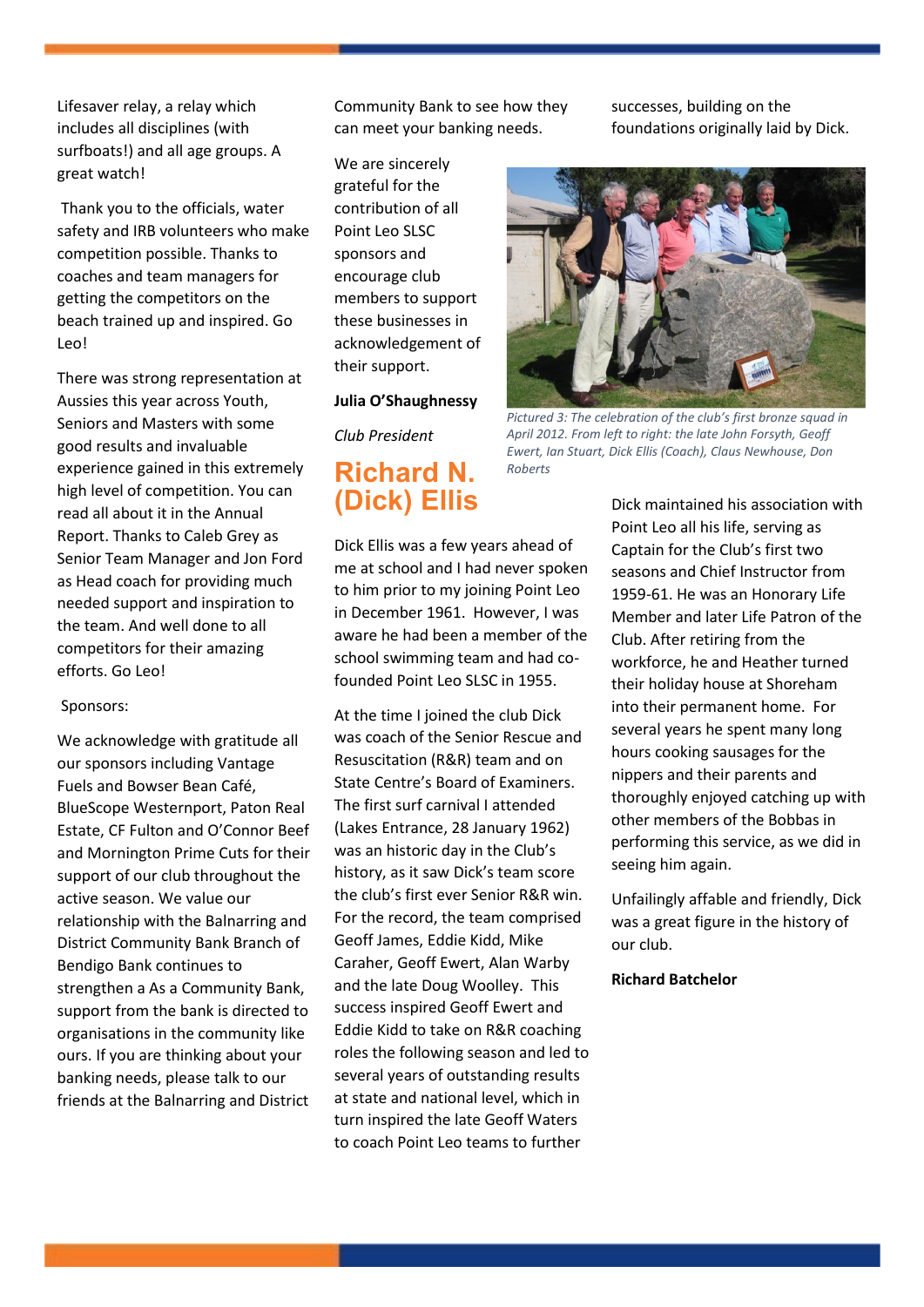# <span id="page-3-0"></span>**Aussies Wrap-up**

After months of speculation, Aussies was finally moved from Perth back to the Gold Coast due to WA border closures.



*Pictured 4 - Frank Christian receiving his bronze medal in the 60-64 surf race*

It started off with our Youth team at North Kirra, getting some valuable experience by racing, and, at times matching it with the best in the country. They represented the club proudly and should all hold their heads high. It's been particularly pleasant watching our Youth team remain consistent throughout the season and show maturity beyond their years. Great people first, great athletes second.

Our Masters were lucky enough to remain at Broadbeach for their Championships, with many placing in finals and pushing so close to medals. Congratulations to Frank Christian and Haydn Tierney who both came away with bronze medals in the 60-64 surf race and 40-45 2km swim, respectively.

The Open Championships were relocated to North Kirra, as wild conditions were forecast throughout the carnival. This proved true, as even the slightly protected North Kirra beach was challenging on the outer bank. Everyone handled and embraced the moment with maturity. It was a superb standout performance by Harry Atkins in the Open Men's Belt Race with Fifth place in a stacked final.

I'd like to pay thanks to every single helper who put up their hand this year and made my life easier. Being a larger club means we often have a larger quota in providing officials, IRB drivers, crew, water-safety and set up/pack up crews. There's also a



*Pictured 5 - Myles Irwin (front) and Harry Atkins (back) competing in the Open Championships at Aussies*

handful of parents who went above and beyond to ensure our competitors could put their foot on the line. Thank you to Kim Williams for processing and handling all entry fees, something I'm not envious of. Thank you to our wonderful sponsors who are always there to support the club, particularly Vantage Fuels who help get our craft around the country. Our Aussies competitors are also very appreciative of the assistance from The Gary Tierney Foundation.

Finally, a great big thank you to Head Coach Jon Ford for the numerous late nights, early mornings and all hours in between that he puts in. He provides everyone with the opportunity to reach their potential on and off the beach.

#### **Caleb Gray**

*Senior Team Manager*

## <span id="page-3-1"></span>**National SLSA Medal for Sustained Service**

We warmly congratulate our three Point Leo SLSC members, Andrew Gibson, Michelle Royal-Hebblewhite, and Clayton McDonald who have each been awarded the prestigious Surf Lifesaving Australia National Medal for their sustained service and commitment to Surf Life Saving.

The National Medal is awarded to individuals on behalf of the Governor-General of Australia, His Excellency General of Australia, His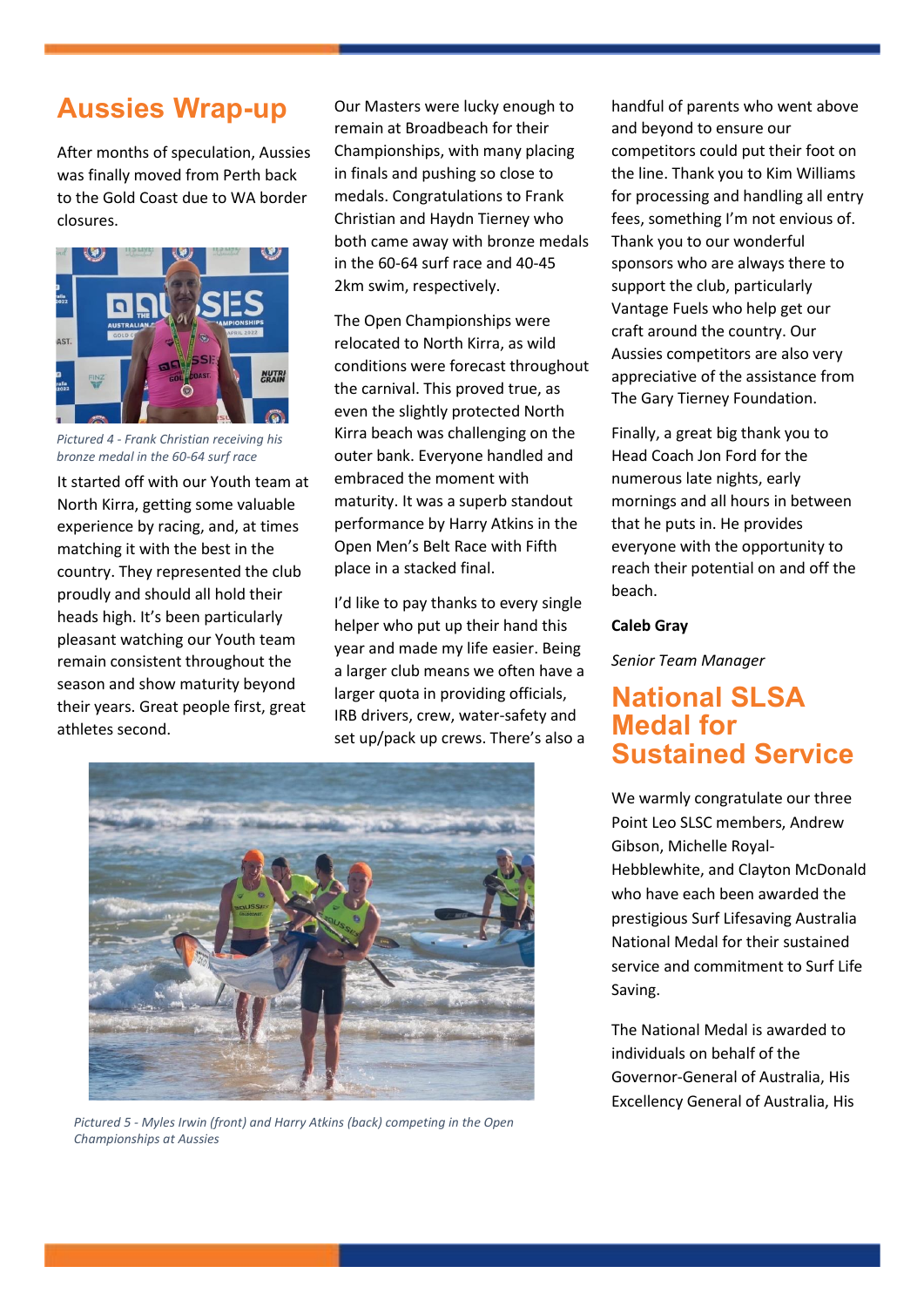Excellency General the Honourable David Hurley AC DSC (Retd).

Established in 1975 as a military recognition award, the National Medal has since branched out into government and voluntary organisations and is now Australia's most awarded civil medal.

Other organisations that present the National Medal include emergency services such as Police, Fire and Ambulance services as well as other voluntary organisations such as search and rescue groups and Surf Life Saving.

The National Medal is available to Surf Life Saving Australia volunteers who are eligible with a minimum of 30 hours each season, who have completed a minimum period of 15 seasons, from 1986.

Andrew has patrolled for 24 consecutive years and amassed a total of 1471 hours of patrol. Each season he patrolled for over 30 hours thereby meeting the criteria for the National Medal. Most seasons he completed over 50 hours. In two seasons he completed over 80 hours.

Michelle has patrolled for 18 consecutive years at Point Leo for a total of 1019 hours. In 15 of these years Michelle completed over 30 hours of patrol thereby meeting the criteria for the National Medal. In two of these seasons, she was also patrolling at Bonbeach SLSC completing 136.75 hours one 2007/2008 and 122.25 hours in 2008/2009.

Clayton has completed over 1283 hours of patrol since he started patrolling in the 1979/80 season. He has completed 30 hours or more of patrol for over 20 years which meets the criteria for the National Medal for sustained service to Surf Life Saving of 30 hours of patrol for 15 years since 1986. In 6 of those seasons, he patrolled for more than 50 hours.

We have three outstanding volunteers at our club that continue their selfless commitment to Surf Lifesaving. They are incredible leaders, role models and absolute veterans of the club.

Congratulations again Andrew, Michelle and Clayton, this Award recognises your remarkable contributions, and we thank you for your service to our community.

**Sarah-Jo Mason**

## <span id="page-4-0"></span>**Point Leo Facility Update – Works are about to begin!**

Many of us have had the chance to enjoy a wonderful summer at Leo this year, and while use of the clubhouse has been limited for much of the past 12 months, the Club's Building Committee has not been asleep. So time for the next update!

Members will recall the substantial redevelopment concept plans that were first presented at the 2017 AGM. These exciting plans envisaged a staged process that would see the renovation and extension of the Point Leo Facility with a view to providing a safe, effective and enjoyable place to serve the Club's growth and emerging needs, and those of our community.

With the generous support of the State Government, Lifesaving Victoria, and Bendigo Bank, and several kind donations from amongst the membership, in 2018 we undertook Stage 1 of the works: a major refit of the toilets, change



*Pictured 6 - Future Works to take place at Point Leo Clubhouse*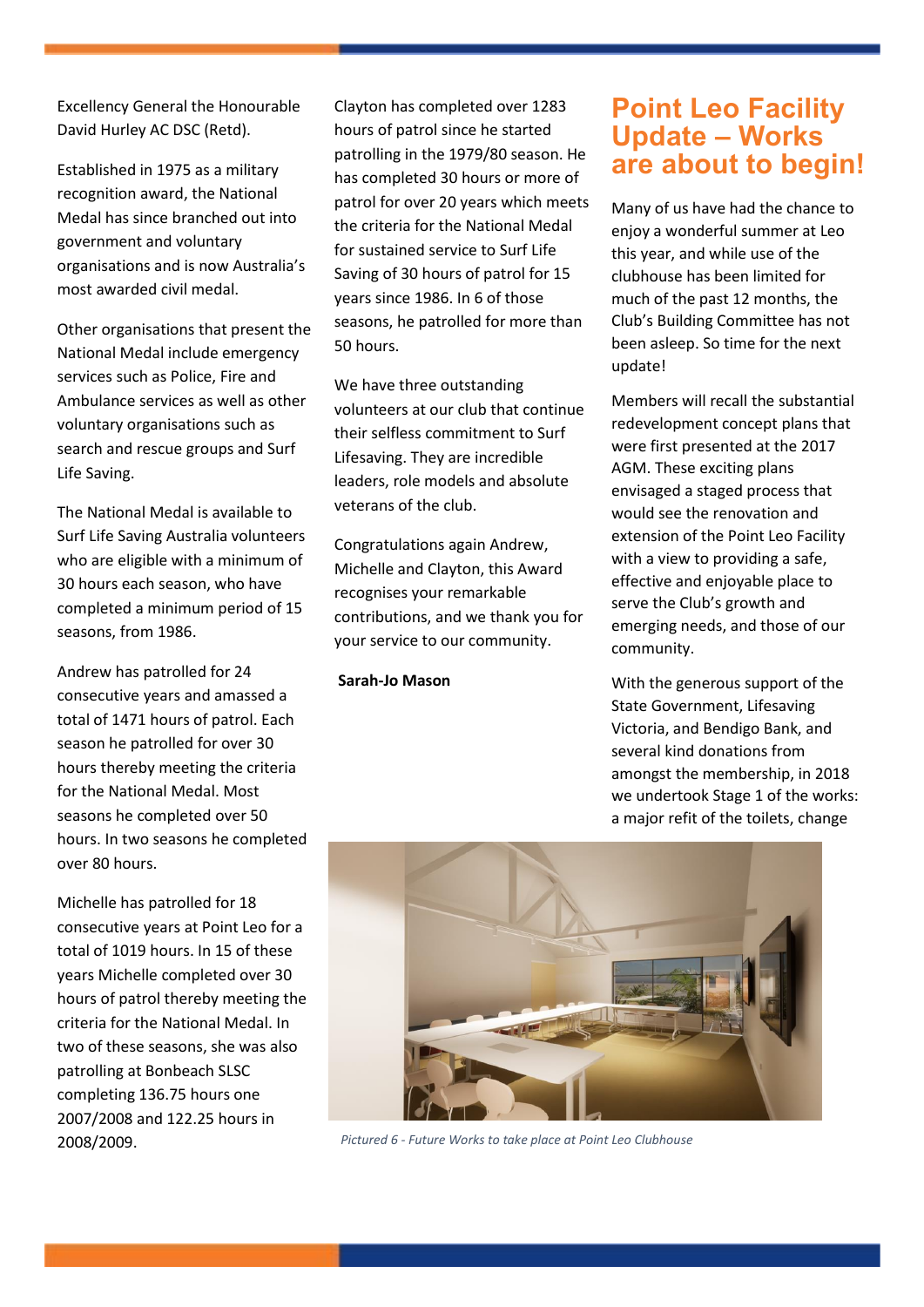rooms and downstairs kitchen. Since then, the club has been thankful to have funding support from the Mornington Peninsula Council for the preparation of a master plan (by Cox Architects), and has been successful in gaining some critical grants including from the Federal Government and Lifesaving Victoria for the Stage 2 works. This will allow us to tackle some major issues, which have been split into 'internal' and 'external' works. The proposed works are summarised below

Internal works (due to begin construction April 2022):

Providing a multipurpose room that can be used for training courses, meetings, group presentations and as a 'youth hangout' space, with dedicated multimedia equipment and training furniture storage;

Relocating the caretakers room to the North East corner of the clubhouse, to free up much needed space in the more 'active' part of the clubhouse adjacent to the first aid room.

Detailed design has been completed in close consultation with the Club committee and the Club's training and youth leaders. We've now secured funding, approvals and a builder to begin undertaking the 'internal' works, with works scheduled to begin shortly. The new spaces will be completed within a few months, and will be ready for members to enjoy for next summer!

External works (estimated date 2023-2025):

Replacing the existing shipping containers that we currently use for storing competition and lifesaving gear, and building an attractive and environmentally sympathetic storage space

Better access on the east side of the facility providing direct access from the carpark to the changerooms and separating pedestrian and vehicle movements

New external shower, communal and barbeque areas

Plans are currently being discussed with relevant agencies (including Council and in the near future the Dept of Environment, Land, Water and Planning), and we are optimistic of in-principle approval. We can then share plans and move to detailed design.

#### Future Works:

We also have an eye to Stage 3 and beyond. The Future Facility plan provided an exciting master concept. We will be simultaneously testing and validating the concept plan over the coming 12 months, drawing on the experience of several other lifesaving facility redevelopments around the coast. We are looking forward to moving forward on this with your support!

#### **Luke Treadwell**

*Chair, Building Subcommittee* 

# <span id="page-5-0"></span>**Pride at Point Leo**

We continue to make strides in the space of better recognition and celebration of our LGBTIQA+ community. It is with pride that we see the issues and concerns pertaining to the LGBTIQA+ community within surf lifesaving

getting the platform they've so long deserved and needed. Pride Patrol is one occasion for us to come together and celebrate the diversity of our club and ensure all feel welcome, safe and loved. It is also an open door for criticism, concerns and ideas – an annual get together where the focus is the LGBTIQA+ community at Point Leo SLSC and within Surf Lifesaving more generally.



*Pictured 7 - From Left to Right: Charlotte Ashby, India Mair and Riley Mair at the 2022 Pride Patrol*

Over the 2022/2023 season, the initiative of a Pride Patrol spread beyond our Point Leo shore, with similar events held throughout Victoria. Similarly, members from Portsea and Dromana Surf Lifesaving Clubs joined Point Leo members, representing the Mornington Peninsula at the Saint Kilda Midsumma Pride March. Unfortunately, the timing wasn't spot on as Point Leo SLSC was hosting a nipper carnival – but we hope for stronger numbers next year! Participation in these initiatives is fantastic and eyeopening, but there is still much more work to be done.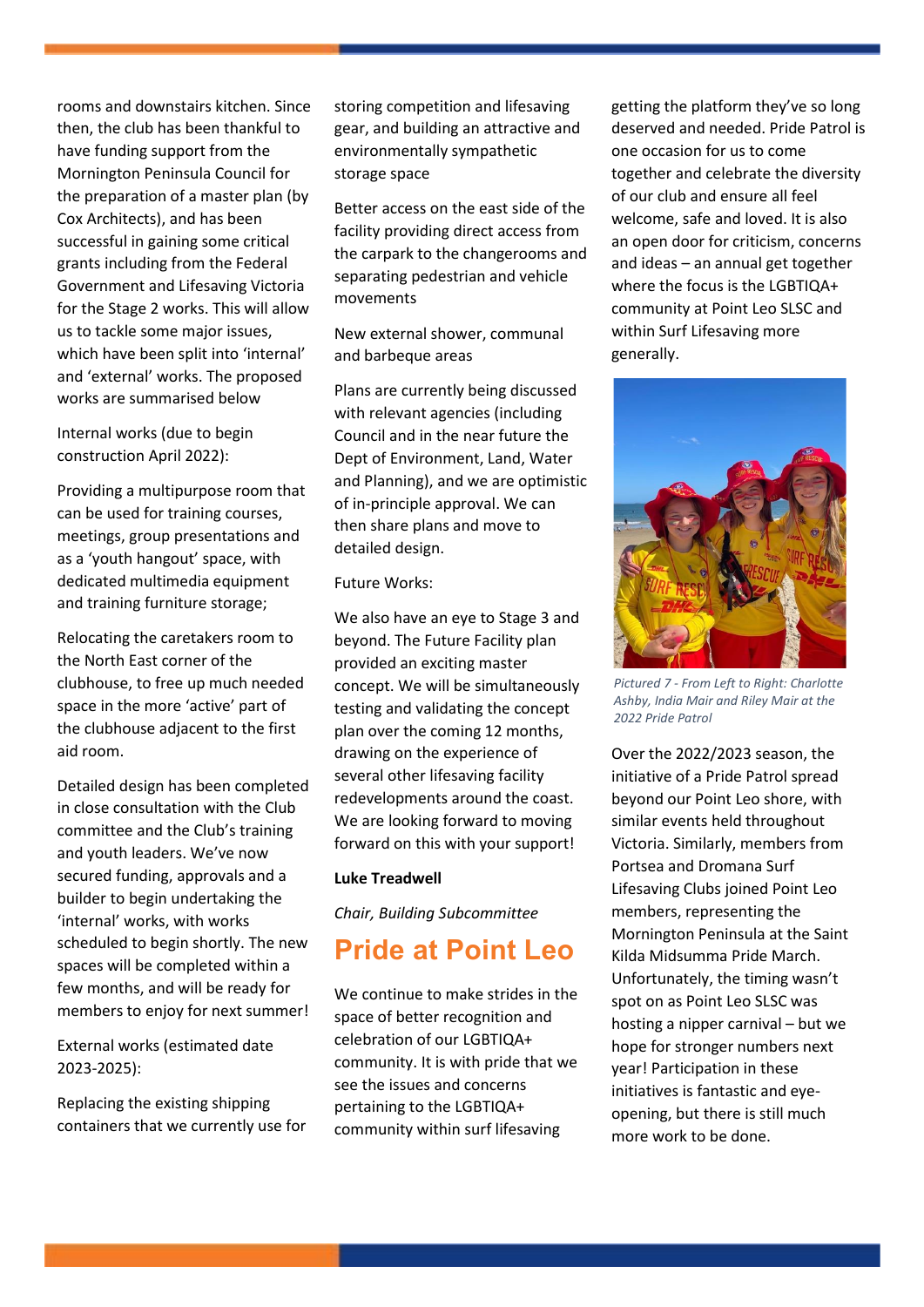I was heartbroken to conclude that our club scored single digits when I completed the 2022 Pride in Sport Index on behalf of the club – where well over 60 points were up for grabs. The Pride in Sport Index is an initiative of the Australian Human Rights Commission and the Australian Sports Commission and a legacy of the Bingham Cup, Sydney. The Pride in Sport Index is the first and only benchmarking instrument specifically designed to assess the inclusion of people with diverse sexualities and genders within Australian sporting organizations and codes more broadly. Participating in the index allows Australian sporting organizations to not only assess their own practice, but determine that which constitutes good practice, along with the ability to benchmark their own initiatives against an external measure and other sporting organizations. Surf Life Saving Australia (SLSA) and Life Saving Victoria (LSV) scored similarly to us – so it is clear there is a nation-wide need to prioritise the issues of the LGBTIQA+ community in surf lifesaving. I look forward to continuing to strive for better at our club, a place I know is a welcoming and safe place for all.

#### **Romy Lipszyc**

*Club Captain*

### <span id="page-6-0"></span>**Legends Rescue**

Easter Saturday, three Leo members and Woodchuck Patrollers, Charlie Appleton, Bryce Appleton and Chuck Warner were surfing at Suicide, when another surfer was identified as requiring assistance.

Taking control of the situation Bryce and Chuck assisted him ashore sending Charlie to alert the Legends patrol, captained by Andrew Gibson & Michelle Royal-Hebblewhite knowing the surfer would be in good hands.

Patrol Captain and First Aider Michelle responded immediately in Mule 1, along with Welshy, Mick and Angus. The patient was conscious, slightly disoriented, was slurring slightly and had high colour. Other Patrol members arrived shortly after in Mule 2, as backup.

The new pulse-oximeter proved its worth when it was easily established that oxygen saturation was low and oxygen supplementation was required. There being no radio contact at The Point, LSV Comms were contacted by mobile phone and an ambulance arranged. Phone was far superior to radio both for clarity and because we were put directly in touch with the ambulance service, who gave advice and realtime updates.

After a time on oxygen, the patient was stabilised and taken to the First Aid room via Mule. He regained improved colour and coherence and was very cooperative. The Ranger was advised of the ambulance coming and a Patroller was sent to the gate to greet it. Two ambulances arrived promptly and the patient was transported to Frankston Hospital.

He advised us the following day that tests had indicated a heart attack and he was commencing treatment with a cardiologist.

Well done to the rescuers and the Legends patrol. Later that same day, Legends treated a bodysurfer for a dislocated shoulder. He was sent to hospital in his family car.

#### **Andrew Gibson and Bryce Appleton**